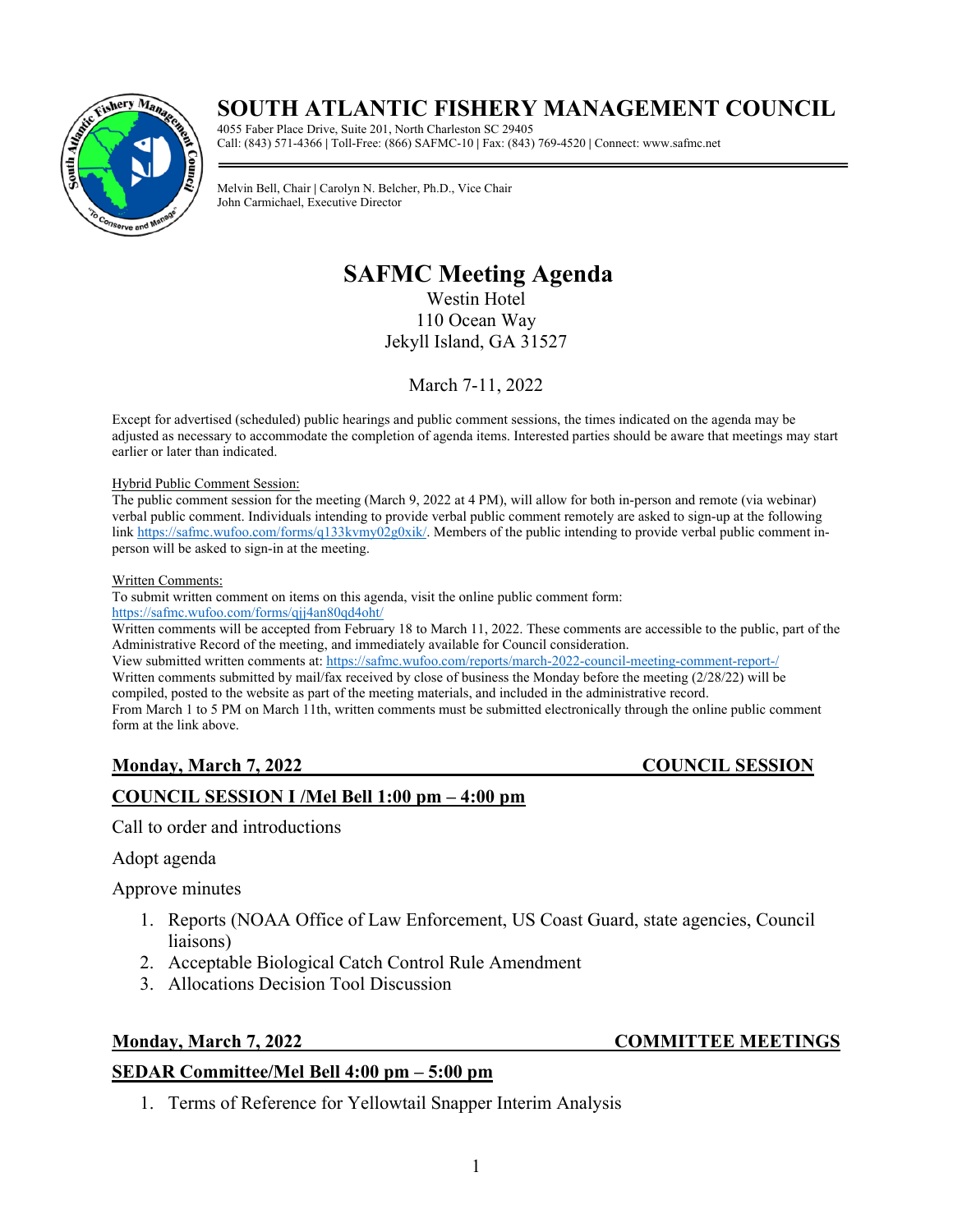2. Golden Tilefish Statement of Work

# **Tuesday, March 8, 2022 COMMITTEE MEETINGS**

# **Dolphin Wahoo Committee/Kerry Marhefka 8:30 am – 10:00 am**

- 1. Options for Dolphin size limit and recreational retention limits framework amendment a. Consider approval for scoping
- 2. Approve topics for Dolphin Wahoo Advisory Panel (AP) meeting

## **Mackerel Cobia Committee/Spud Woodward 10:00 am – 12:00 Noon**

- 1. Atlantic King Mackerel (CMP Amendment 34)
	- a. Law Enforcement AP input
	- b. Consider for final approval
- 2. Gulf King Mackerel (CMP Amendment 33) a. Overview

# **12:00 noon to 1:30 pm Lunch**

## **Snapper Grouper Committee/Jessica McCawley 1:30 pm – 5:00 pm**

- 1. Release Mortality Reduction and Red Snapper Catch Levels Framework a. Law Enforcement AP input
- 2. Recreational Reporting/Permitting Amendment (Amendment 46)
	- a. Recommendations from the Private Recreational Reporting Workgroup

# **Wednesday, March 9, 2022 COMMITTEE MEETINGS**

# **Snapper Grouper Committee/Jessica McCawley 8:30 am – 12:00 Noon**

- 3. Wreckfish ITQ Modernization (Amendment 48)
- 4. Greater Amberjack (Amendment 49) a. Overview and approve for public hearings
- 5. Red Porgy (Amendment 50)
	- a. Law Enforcement AP input
		- b. Consider for final approval

### **12:00 noon to 1:30 pm Lunch**

### **Snapper Grouper Committee/Jessica McCawley 1:30 pm – 3:45 pm**

- 6. Gag (Amendment 53)
	- a. Scientific and Statistical Committee recommendations
	- b. Overview and summary of scoping comments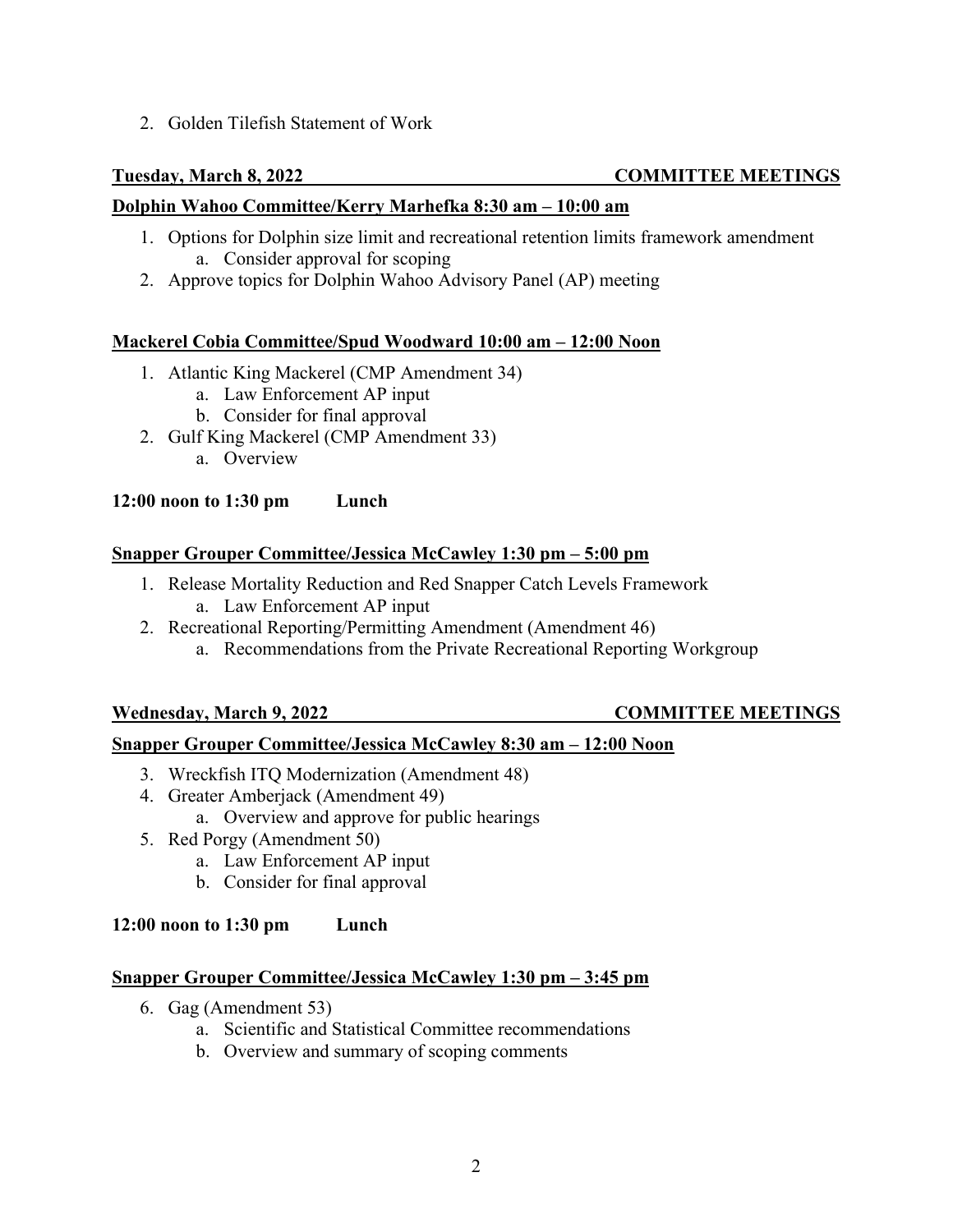### **Wednesday, March 9, 2022 PUBLIC COMMENTS**

# **4:00 pm**

**Public comment will be accepted from individuals attending the meeting (in-person and remotely) regarding any of the items on the Council agenda. The Council Chair, based on the number of individuals wishing to comment, will determine the amount of time provided to each commenter. Those intending to provide verbal public comment via webinar can sign-up here:<https://safmc.wufoo.com/forms/q133kvmy02g0xik/>**

# **Approval for scoping:**

(1) Dolphin size limit and recreational retention limits amendment

# **Approval for public hearings:**

(1) Greater Amberjack (SG Amendment 49)

# **Final approval:**

- (1) Atlantic King Mackerel (CMP Amendment 34)
- (2) Red Porgy (SG Amendment 50)

# **Snapper Grouper Committee/Jessica McCawley 8:30 am – 12:00 Noon**

- 7. Snowy Grouper (Amendment 51)
	- a. Overview and summary of scoping comments
- 8. Golden Tilefish and Blueline Tilefish (Amendment 52)
	- b. Fishery Overview for Blueline Tilefish
	- c. Overview and summary of scoping comments
- 9. Updates:
	- a. South Atlantic Red Snapper 2022 Recreational Season
	- b. Management Strategy Evaluation (MSE) Project
	- c. South Atlantic Red Snapper and Greater Amberjack Projects
- 10. Law Enforcement AP input not covered in previous agenda items
- 11. Approve topics for Snapper Grouper AP meeting

# **12:00 noon to 1:30 pm Lunch**

# **Executive Committee/Mel Bell 1:30pm – 2:30 pm COMMITTEE MEETINGS**

1. Council Coordination Committee (CCC) Update

### **Thursday, March 10, 2022 COUNCIL SESSION**

# **COUNCIL SESSION II Mel Bell 2:30 pm** – **5:00 pm**

- 1. Legal brief (if needed)
- 2. Southeast Reef Fish Survey (SERFS) Update
- 3. Council staff reports

# **Thursday, March 10, 2022 COMMITTEE MEETINGS**